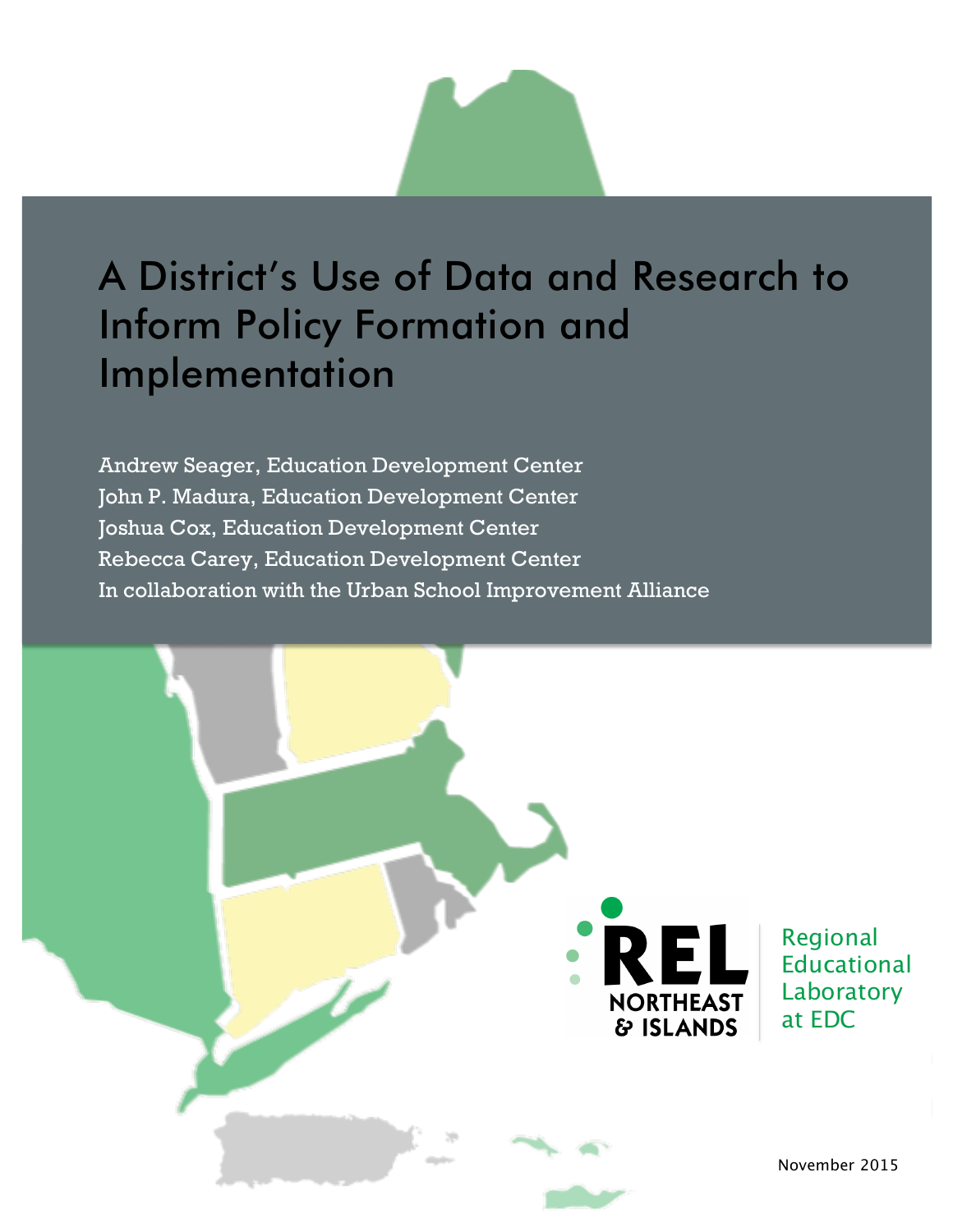This Regional Educational Laboratory Northeast and Islands report was developed under Contract ED-IES-12-C-0009 from the US Department of Education, Institute of Education Sciences. The content does not necessarily reflect the views or policies of the Institute of Education Sciences or the US Department of Education, nor does mention of trade names, commercial products, or organizations imply endorsement by the US government.

 This report is available on the Regional Educational Laboratory Northeast and Islands at EDC website at <u>www.relnei.org</u>.

 This collaborative research project was guided and conducted with members of the Urban School Improvement Alliance (USIA), one of eight research alliances of the Regional Educational Laboratory Northeast and Islands.

© 2015 by Education Development Center, Inc.

 EDC designs, implements, and evaluates programs to improve education, health, and economic opportunity worldwide.

> REL Northeast and Islands at EDC 43 Foundry Avenue, Waltham, MA 02453 617-969-7100 relnei.org Major Partners: American Institutes for Research • WestEd

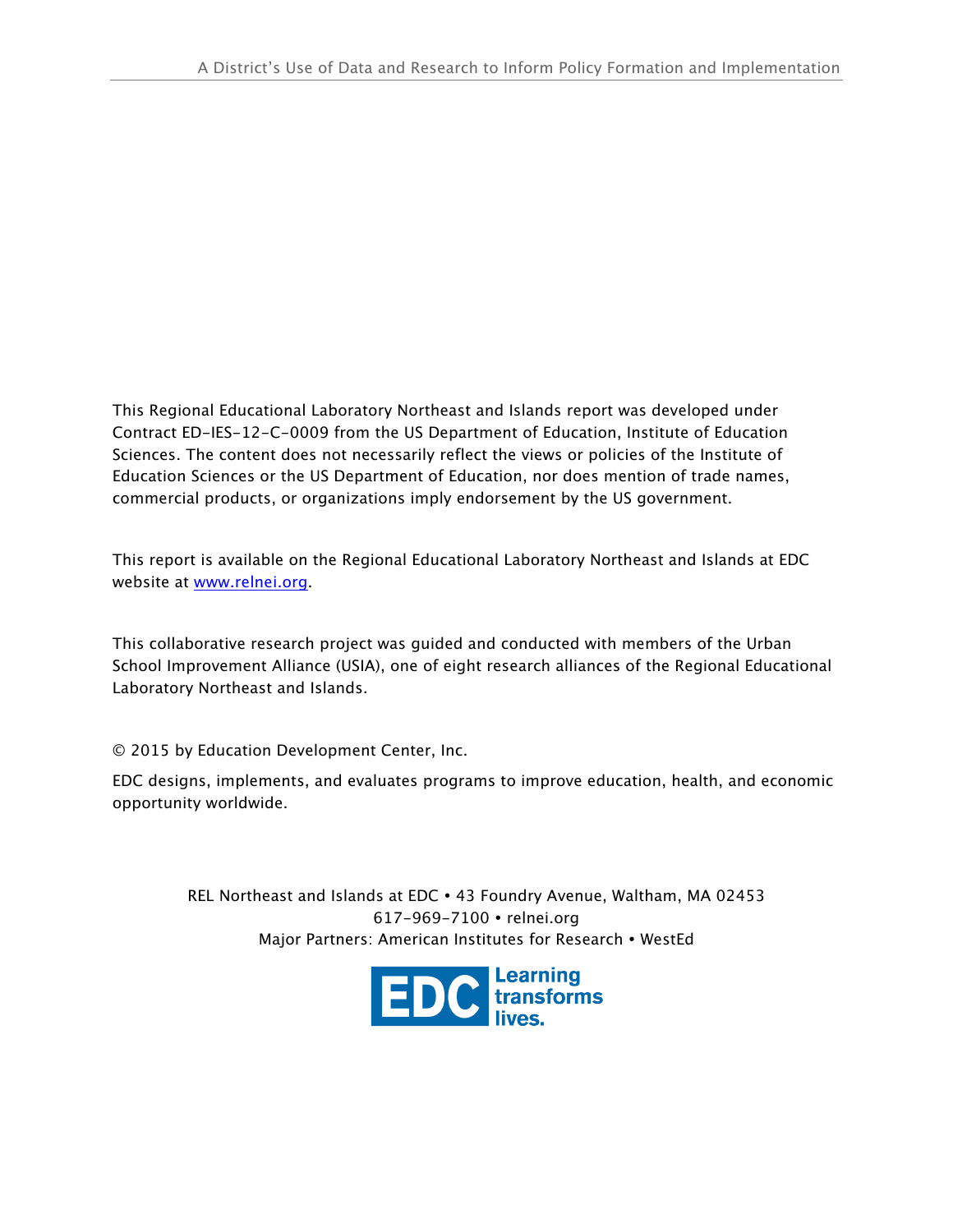### Summary

 A mid-sized urban district in the Northeast and Islands Region formulated and implemented a new discipline policy using data and research. To do so, the district examined a national report on districtwide suspension rates, conducted a detailed analysis of internal data, compared suspension rates with those of other urban districts, and consulted research on the relationship between out-of-school suspensions and academic outcomes. A 50-person task force used the research, data, as well as policies to draft a new discipline policy, the Code of Conduct, Character and Support. In addition to articulating expectations for student conduct and providing guidance about how to address various discipline infractions, they wrote the policy to support uniform implementation of the new policy across the district and to improve the quality of data on student discipline. The school board approved the new policy, and the district not only trained staff on its content but also put in place structures and data systems to support its implementation.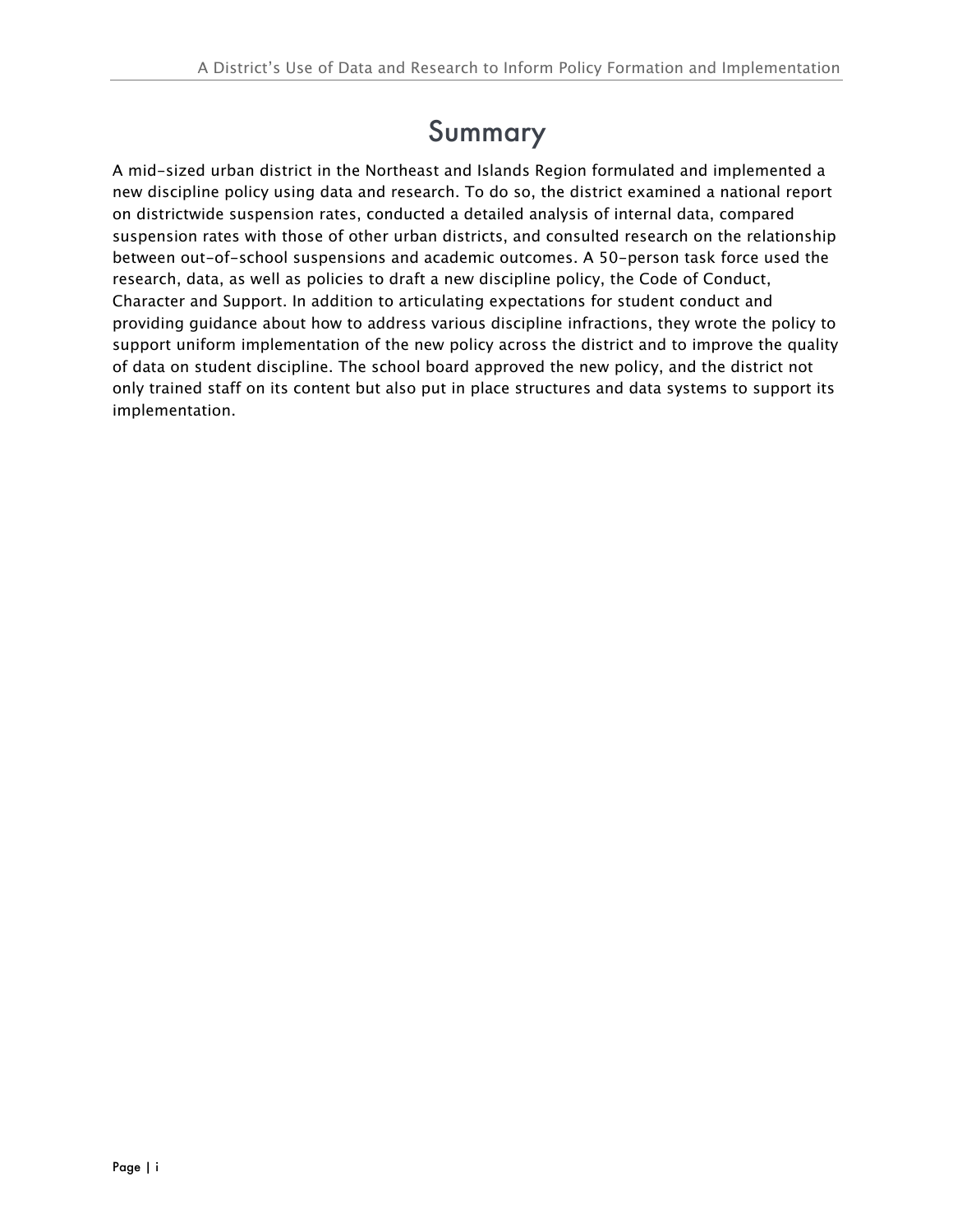### **Contents**

| A District's Use of Data and Research to Inform Policy Formation and Implementation1 |
|--------------------------------------------------------------------------------------|
|                                                                                      |
|                                                                                      |
|                                                                                      |
|                                                                                      |

#### **Boxes**

| ------ |  |
|--------|--|
|        |  |

### **Tables**

| Table 2: Comparison of district out-of-school suspension rates with national averages, 2009-104 |  |
|-------------------------------------------------------------------------------------------------|--|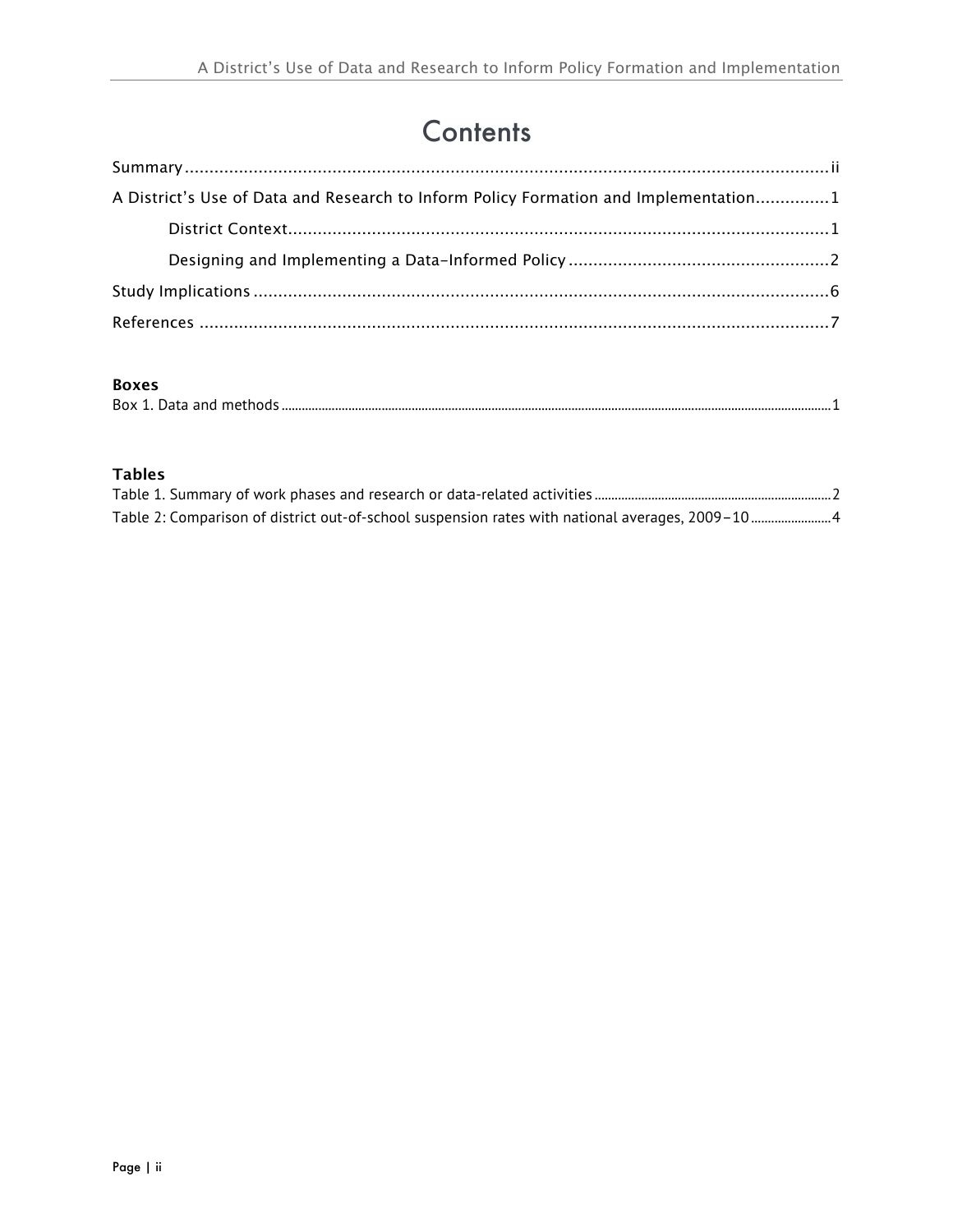### A District's Use of Data and Research to Inform Policy Formation and Implementation

 How do school boards and districts better use research and data to inform policy decisions? This question was raised by members of the Urban School Improvement Alliance (USIA), a network of district leaders in research, assessment, and accountability roles from nine mid- sized urban districts in the Northeast, supported by the Regional Educational Laboratory Northeast and Islands (REL-NEI) at EDC.<sup>1</sup> It was prompted in part by the national impetus to promote the use of data to inform school improvement (Park, Daly, & Guerra, 2013; Schildkamp, Lai, & Earl, 2013; Wayman, Jimerson, & Cho, 2012). This brief describes how the Syracuse City School District in New York used data and research to address a policy issue of national interest.

#### Box 1. Data and methods

 Researchers used interviews and artifacts to describe how the district developed a new discipline policy entitled the Code of Conduct, Character and Support. The researchers recorded semi-structured interviews with six participants in the policy study: a school board member, three district office staff, a principal, and an external consultant. Interviewees were asked to identify publicly available documents or other materials that were used to inform the policy decision or that played a part in the process. Researchers developed an interview coding scheme, analyzed the interviews using commercially available software, and examined publicly available documents.

#### **District Context**

 High out-of-school suspension rates had been a concern for many years in the Syracuse City Schools, but no comprehensive action had resulted. The district did an initial analysis which confirmed the high out-of-school suspension rates. In addition, several external influences added momentum to the new superintendent's commitment to addressing high out-of-school suspension rates and disproportionate suspension rates among black and Hispanic students and students with disabilities, including the following:

- • An initial analysis performed by the district confirmed the high out-of-school suspension rates.
- The district was featured in the publication *Out of School and Off Track: The Overuse of* Suspensions in American Middle and High Schools (April 2013).
- • A local newspaper ran an article on the disproportionate use of out-of-school suspensions.
- • Groups such as the National Association for the Advancement of Colored People, the National Action Network, and the Spanish Action League advocated before the school board.

i,

<sup>&</sup>lt;sup>1</sup> REL-NEI is one of 10 Regional Educational Laboratories (RELs) funded by the Institute of Education Sciences (IES). The RELs work in partnership with school districts, state departments of education, and others to use data and research to improve academic outcomes for students.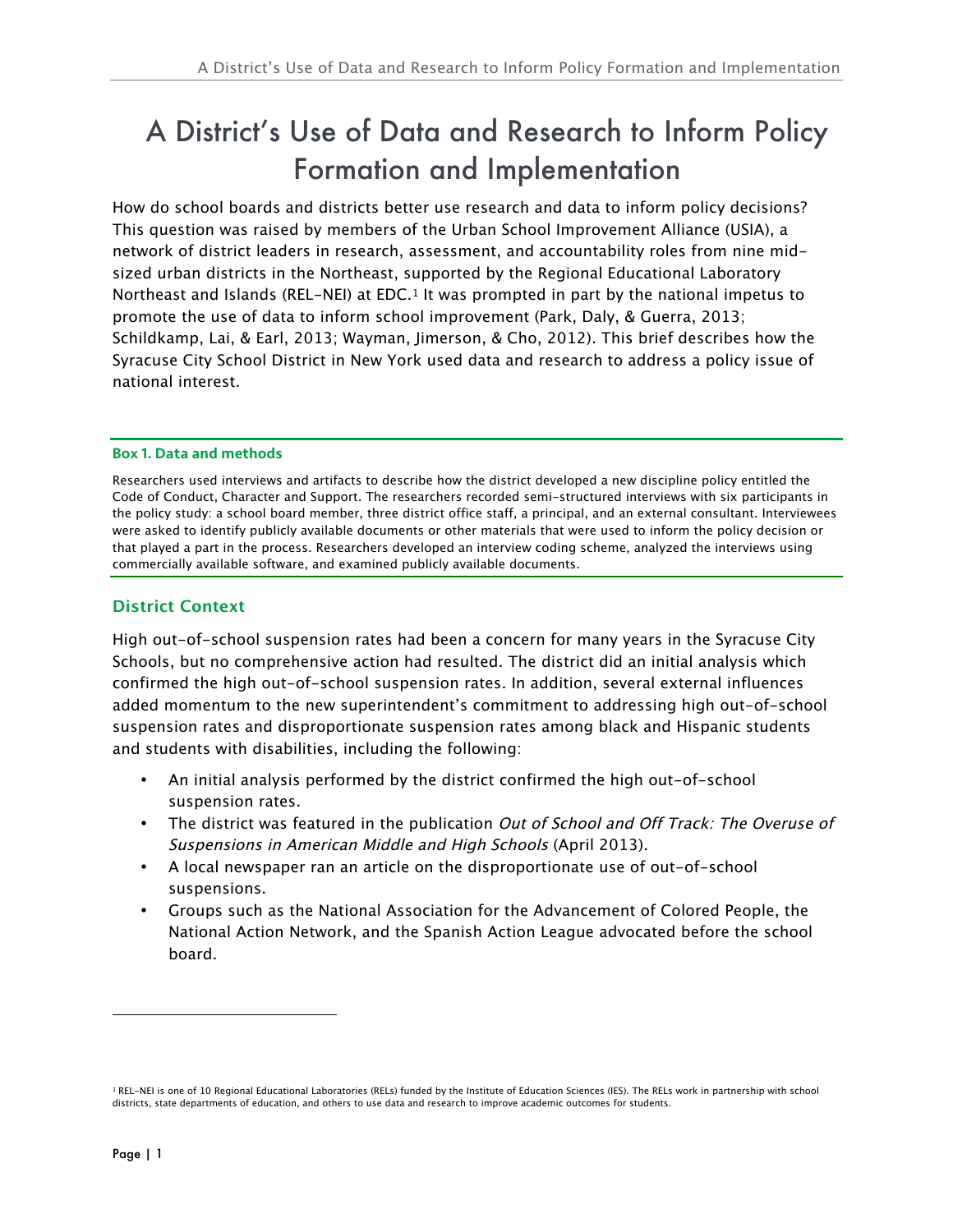disproportionate suspension rates for black and Hispanic students and students with disabilities. • The New York attorney general formally intervened because data indicated

#### **Designing and Implementing a Data-Informed Policy**

 These factors led the district to develop and implement a new discipline policy, the Syracuse City School District Code of Conduct, Character and Support. The district developed the new policy using a wide range of research and data-related activities. (See Table 1 for a summary of the policy change phases and the data and research used by the district.)

| Work phase                   | <b>Dates</b>         | Research or data related activities                                      |
|------------------------------|----------------------|--------------------------------------------------------------------------|
| Developed strategic plan and | 2012 and ongoing     | Established districtwide student outcome benchmarks<br>٠                 |
| analytic capacity            |                      | Built internal analytic capacity through staff hires<br>$\bullet$        |
| Used data and research       | September 2013 to    | Reviewed Out of School and Off Track: The Overuse of<br>$\bullet$        |
|                              | June 2014            | Suspensions in American Middle and High Schools (Losen &                 |
|                              |                      | Martinez, 2013)                                                          |
|                              |                      | Compared district suspension rates with national averages                |
|                              |                      | Examined suspension rates by building and student                        |
|                              |                      | characteristics                                                          |
|                              |                      | Compared data from districts of similar size and demographics            |
|                              |                      | Analyzed characteristics of students receiving contracted                |
|                              |                      | support services from outside organizations                              |
| Formulated policy informed   | November 2013 to     | $\bullet$<br>Reviewed data and research on the relationship between      |
| by data                      | May 2014             | suspension rates and graduation and drop-out rates.                      |
|                              |                      | Compared drafts against other urban district codes<br>$\bullet$          |
| Worded policy to facilitate  | January 2014 to June | Developed closed-ended codes describing and differentiating<br>$\bullet$ |
| consistency and data quality | 2014                 | behaviors requiring disciplinary action                                  |
| Provided structural supports | May 2014 to          | Set school goals for diminishing suspensions<br>$\bullet$                |
| and staff training           | September 2014       | Changed support staff roles and service provider agreements<br>٠         |
|                              |                      | to direct additional services to students flagged for code of            |
|                              |                      | conduct infractions                                                      |
| Monitored data               | June 2014 and        | Purchased and installed a data system to monitor code of<br>$\bullet$    |
|                              | ongoing              | conduct infractions                                                      |
|                              |                      | Established supports and expectations to change practice and             |
|                              |                      | uniformly implement policy (e.g., required support staff to              |
|                              |                      | coach/mentor students, required schools to set goals for                 |
|                              |                      | limiting suspensions)                                                    |

#### Table 1. Summary of work phases and research or data-related activities

Source: Author's analysis based on interviews and artifacts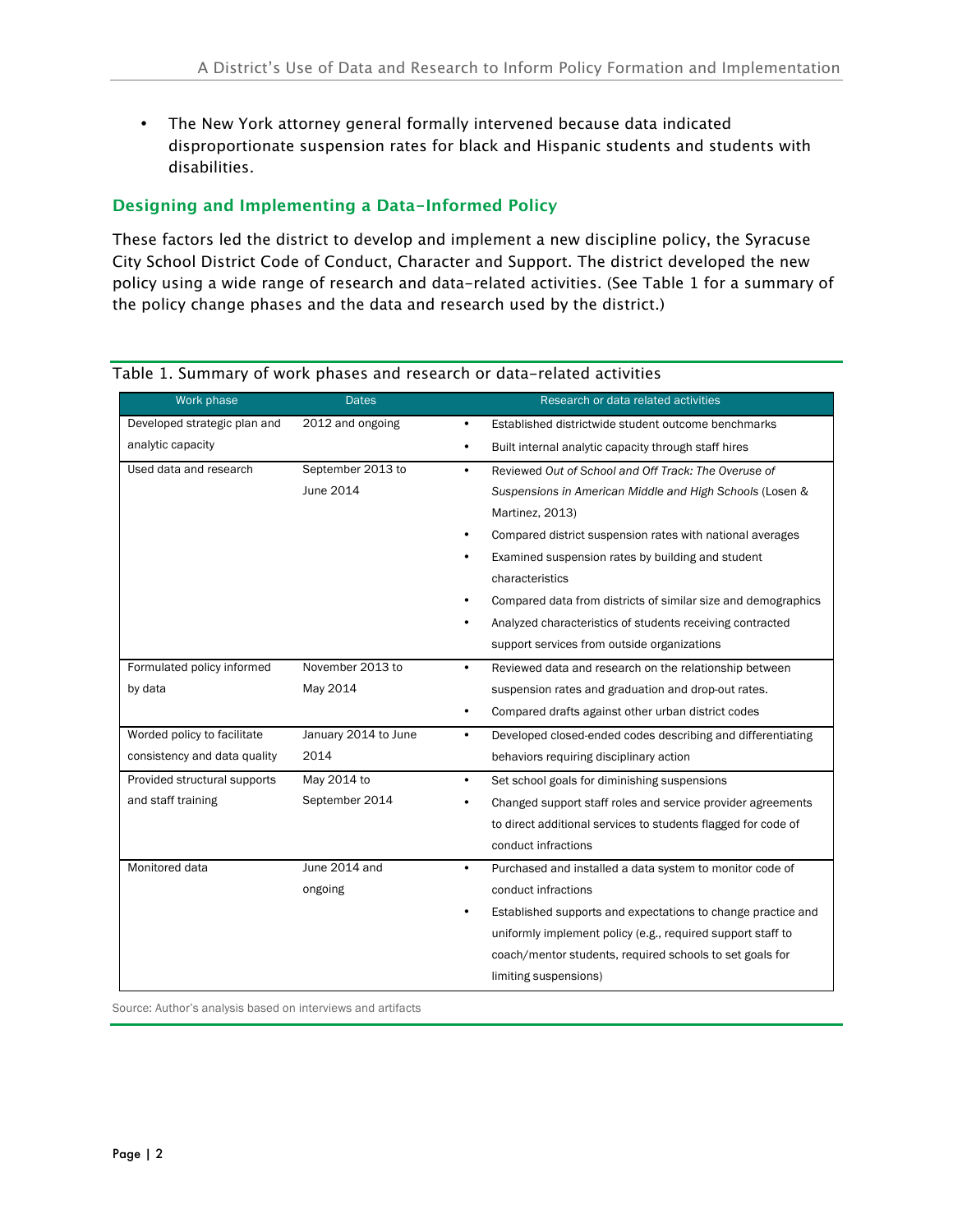The school board developed a strategic plan; the superintendent built analytic capacity. In 2012, under the leadership of the new superintendent, the school board ratified a 2012–17 strategic plan containing student outcome benchmarks, one section of which proposed creating an infrastructure to support student success, including revising the student discipline system. The plan changed the school board and community conversation. Instead of board members talking about programs they either liked or disliked, or about what they had done, they began asking, "How are the kids doing?" The school board began to monitor progress toward five-year goals and to identify issues that impeded their achievement. One of the goals of this strategic plan was to draft a coherent, fair, and equitable districtwide discipline strategy by the end of the 2013–14 school year. Informal inspection and analysis of discipline data found inconsistencies in application and reporting. Misbehaviors in the prior discipline code fell under titles such as "disruptive," "defiant," or "insubordinate." Different schools (and teachers within them) had different understandings of what these terms meant and also assigned different punishments for behavior classified under the same code.

 The new superintendent also built district analytic capacity to focus on student outcomes through the following activities:

- • Hiring a researcher to serve as director of the Office of Accountability, who in turn assigned a team to conduct program improvement evaluations and analyses so the district could extend its analyses beyond those required by state and federal accountability systems
- • Providing the school board with data to inform policy discussions, decision making, and reporting to the public
- • Instituting a weekly data briefing of the superintendent by the chief accountability officer so the superintendent had ready access to the most recent data for decision making

 The school board used data and research to examine the extent of the suspension issue. The school board funded a researcher to assist with an analysis of district suspension data. Comprehensive analyses of suspension rates by building and by race and ethnicity, as well as comparisons with national data, were provided to the school board, policy task force, and district staff (see Table 2 for an example). The researcher and district staff used the following steps and sources of data and research to present the issue:

- • Visited individual schools to review documentation and determine why infractions had been coded in certain ways
- Revised coded incident reports in instances where evidence indicated they were incorrect
- • Found a strong negative correlation between graduation, drop-out rates, and numbers of suspensions for three cohorts of students; presented the data to the school board and task force
- Identified the types of behaviors that led to out-of-school suspensions; found that more than 80 percent were for disruptions in classrooms or other locations in schools and less than 20 percent were for serious or dangerous incidents
- Compared district data to other districts of similar size and demographics
- • Cross-referenced names of students who had been suspended from school with those being provided assistance by agencies contracted to provide student support; found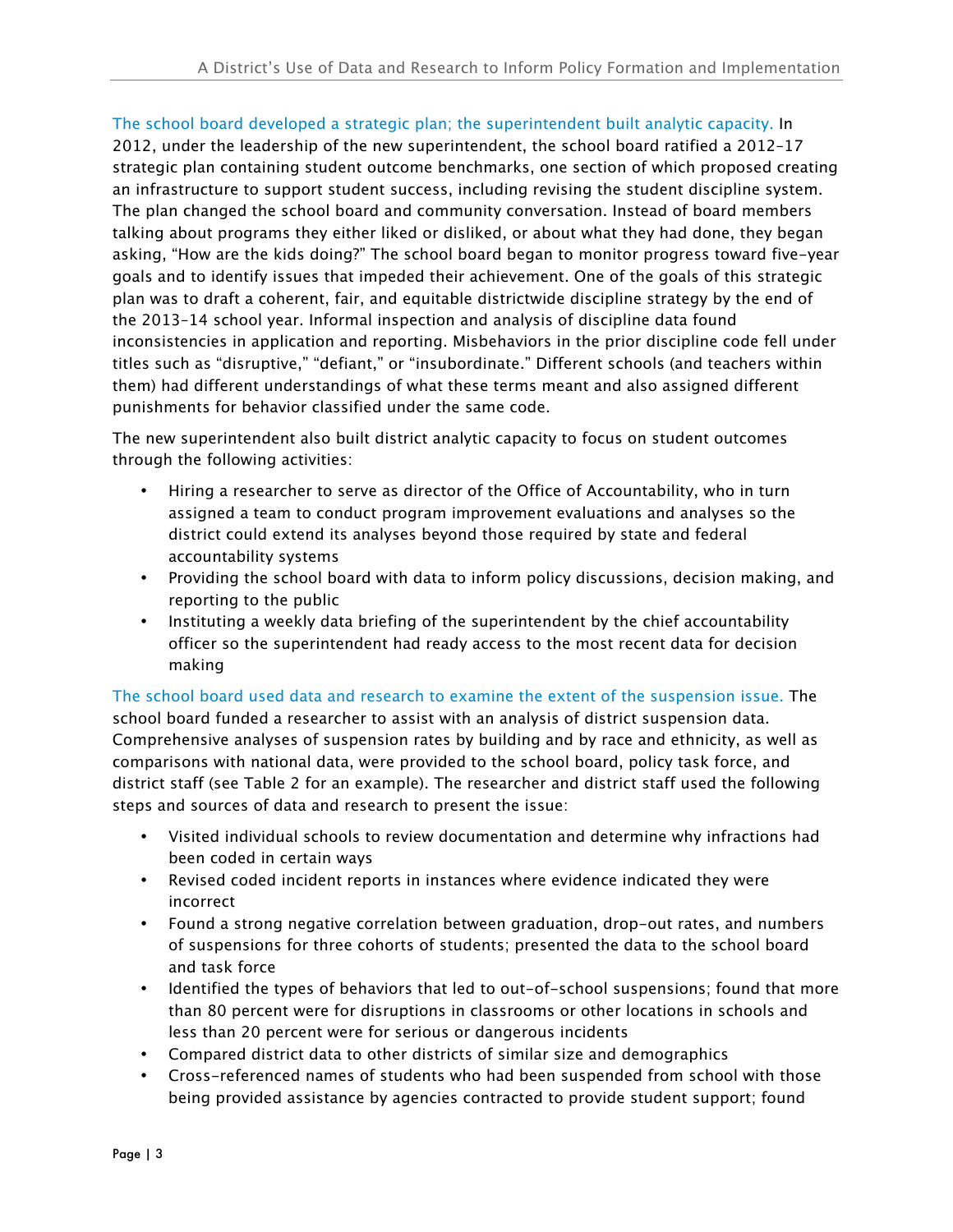only a 40 percent overlap—students receiving additional support were often not the students that schools considered most likely to be suspended or most needing help

 Table 2: Comparison of district out-of-school suspension rates with national averages, 2009– 10

| Secondary school students      | National average | District average | <b>Difference</b> |
|--------------------------------|------------------|------------------|-------------------|
| All                            | 11.3             | 30.8             | $+19.5$           |
| White                          | 7.1              | 19.1             | $+12.0$           |
| <b>Black</b>                   | 24.3             | 38.2             | $+13.9$           |
| Hispanic                       | 12.0             | 29.5             | $+17.5$           |
| English learners               | 11.3             | 15.2             | $+3.9$            |
| All students with disabilities | 19.3             | 44.1             | $+24.8$           |

Source: 2009–10 Civil Right Data Collection, which includes 5,675 districts with more than 3,000 students across the nation

 The researcher, supported by district staff, presented the findings, setting the district's data within a national context. Community members added anecdotal evidence of the negative effects of suspension on families and their children through presentations to the school board and the task force formed to propose recommendations on the issue. Findings from data and research, along with information about student and family experiences, helped to communicate the consequences of district suspensions and to describe the inconsistent way in which current policy was being implemented throughout the district.

 The task force proposed a new Code of Conduct, Character and Support that was informed by data and research. The superintendent, using an approach she had instituted for policy decisions in which there was extensive community and district interest, recommended that a task force be formed to develop a new code of conduct. The school board created a 50-person task force that included district leaders, union-nominated teachers and principals, community leaders, and students. School board members were excluded so they could independently evaluate the resulting proposal. A second consultant, an expert in school discipline issues and group process, was contracted to facilitate the task force. Reflecting on the process, one participant stated, "What was unique about the code of conduct process was the number of people who were involved . . . and the time that was taken to listen to their points of view and carve out a document that captured those points of view." District data and research on district suspension rates, how they compared with other districts, and their impact on students remained the focus of the task force discussions. They ultimately proposed a move from a policy based on zero tolerance to one rooted in restorative justice principles (Elliott & Gordon, 2005; Sumner, Silverman, & Frampton, 2010), an approach that (1) involves victims, offenders, and the wider community in resolving conflicts and (2) encourages offenders to take responsibility for their actions.

 A subgroup of eight task force members drafted the new Code of Conduct, Character and Support. They developed a rating system to assess the different codes of conduct they reviewed and to guide their own drafts. They took input from the initial task force conversations, benchmarked against codes of conduct from five other major cities, and revised drafts based on feedback from other task force members. The task force as a whole then formulated a new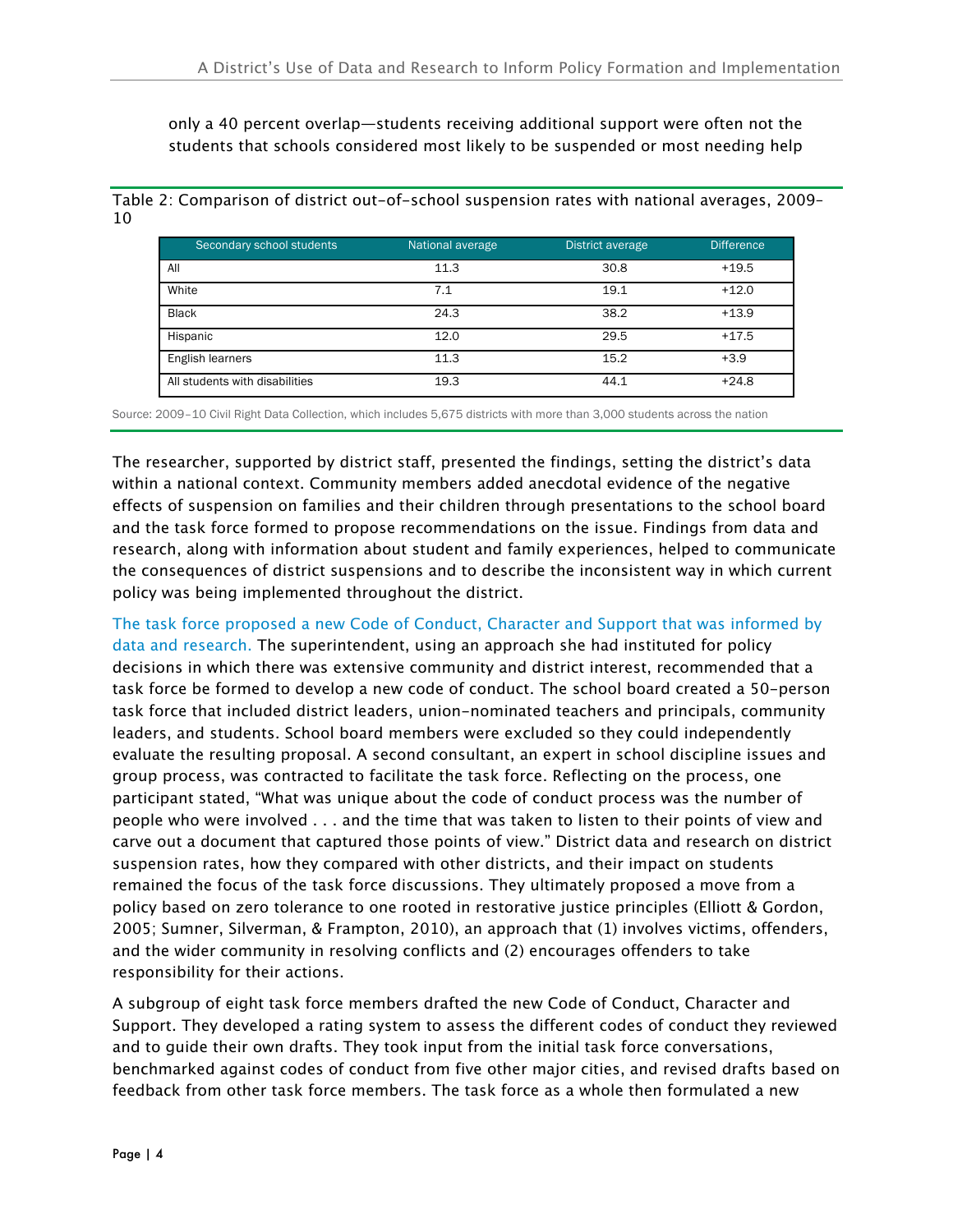discipline policy that it considered to be enforceable, that would promote a positive climate in the district's schools, and that it believed would improve student accountability and outcomes.

 The task force worded the policy to facilitate consistency and data quality. The discipline policy proposed by the task force included guiding principles and beliefs and defined three levels of violations and consequences. In contrast to the prior code, violations described specific behaviors, which were exhaustive and mutually exclusive. The task force thought this approach would increase the probability that similar behaviors in different classrooms and schools would be identified in the same way. For example, under the prior code, a student in any grade might or might not be suspended for what was termed "defiance or severe insubordination," a category that was defined as behavior that "includes intentionally defiant behavior or attitude and resistance to the authority of an administrator." Misbehaviors in the new code were categorized into four levels, with out-of-school suspension a possible outcome only for students in grades 6 through 12 and for levels 3 and 4 (the most serious) violations. An example of a Level 4 violation and its much more specific behavioral definition is "Attack on student with serious bodily injury with or without provocation (hitting, kicking, or punching another student)."

 The school board approved the Code of Conduct, Character and Support, structural supports, and staff training. The Syracuse City School Board approved (1) the proposed Code of Conduct, Character and Support, (2) an implementation and monitoring plan and (3) a consent agreement negotiated with the New York attorney general. In order to implement the plan, the following structural or organizational changes were made:

- • Revising memorandums of understanding with outside service providers to increase support for students with code violations
- • Placing school counselors, special education staff, and administration of the discipline system under a single district executive director
- • Requiring each school to create a Code of Conduct, Character and Support implementation plan with target outcomes based on the overall goals of the disciplinary code, including decreasing out-of-school suspensions
- • Requiring every student support staff member (e.g., school counselors, social workers, health and special education staff) to serve as a coach to at least five students
- • Changing school counselor role descriptions so that teachers were able to use school counselors as a resource who could come into a classroom, observe a student with whom the teacher is having difficulty, and strategize with the teacher
- • Creating school-based intervention centers to which teachers could refer students for a "cooling off" conference

 "cooling off" conference All district personnel, including bus drivers, security, and kitchen staff, were trained in the new Code of Conduct, Character and Support and the restorative justice principles behind it. In addition, the summer before implementation of the new code, school leadership teams met for three days to learn about the code; put together school discipline plans, with targets for diminishing disciplinary actions and suspensions in particular; and learn how to construct student support teams, intervention teams, and school climate teams.

 The district purchased an online data system to monitor discipline and suspension rates. The online data system the district purchased provided a dashboard that all school leaders could access. The dashboard made it possible for leaders to examine, for example, whether a student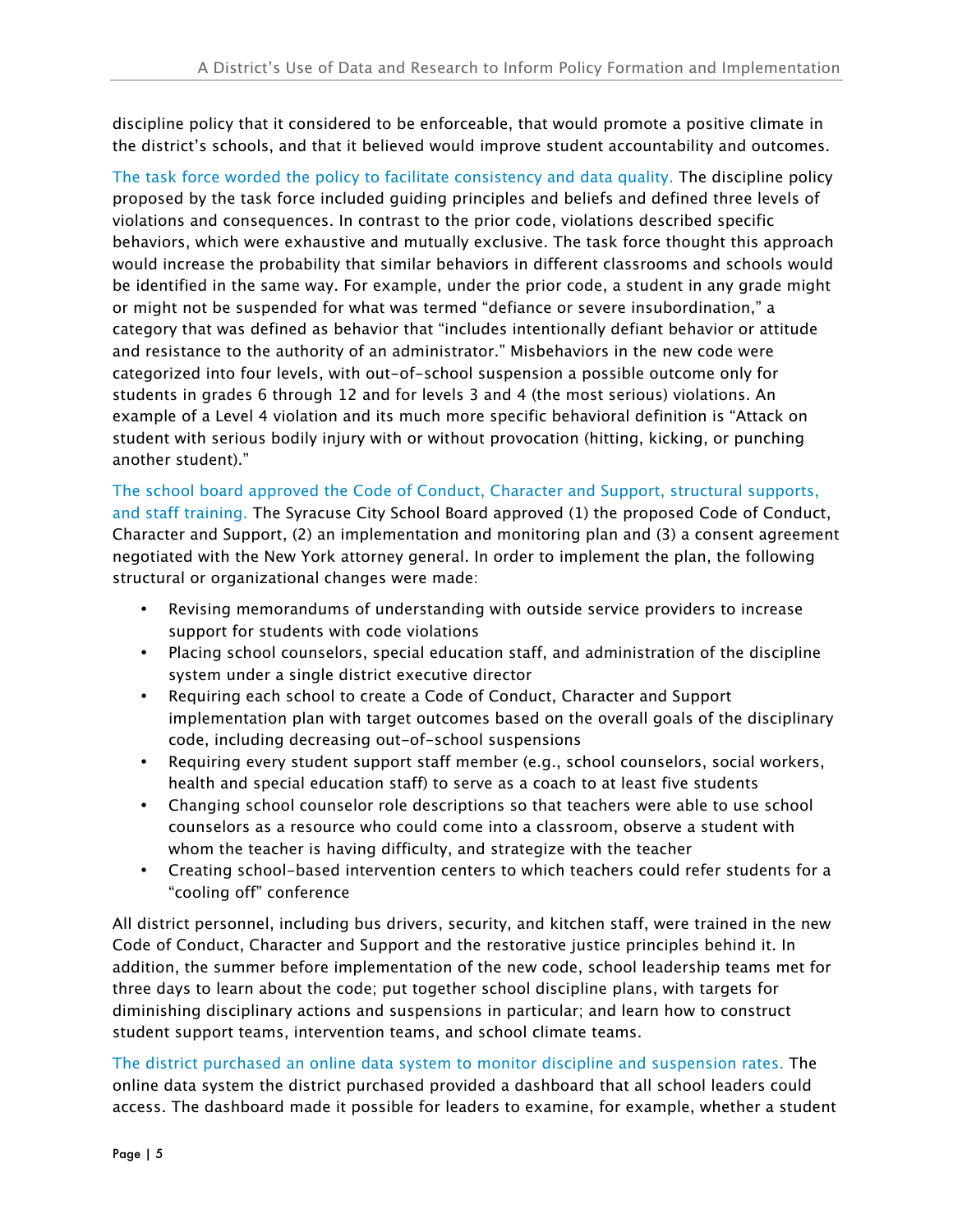or group of students was being referred by a single teacher or by multiple teachers, which allowed leaders to address the issue accordingly. Moving forward, district leaders anticipate that the data system will help the district to determine the extent to which the Code of Conduct, Character and Support is diminishing disruptive student behavior in the district's schools, whether some schools need additional assistance, and whether the policy will require revision.

## Study Implications

 This case study does not support broad inferences, but it does suggest components of a coherent strategy to increase use of data and research to inform policy and practice that other districts might consider. In summary, this district did the following:

- • Developed a strategic plan that included data-based benchmarks to which the superintendent and school board regularly referred
- • Built analytic capacity within the district and assigned staff to program evaluations, not just accountability tasks
- • Brought in an outside researcher to assist with data analysis and presentations to increase confidence in the validity of data
- • Brought in an outside consultant to facilitate consideration of the data and engage multiple perspectives in policy formulation
- Used multiple sources of data to create common understanding and buy-in
- • Presented comparison data from districts with similar demographics to help the staff and the community better understand their own district's data
- • Adopted the Code of Conduct, Character and Support with descriptive language and closed-ended categories to improve consistency and data quality
- • Purchased software and provided staff with instruction that gave them quick access to discipline data to inform school-based decision making
- • Provided all staff with professional development once the policy, role changes, expectations, and other administrative supports were in place